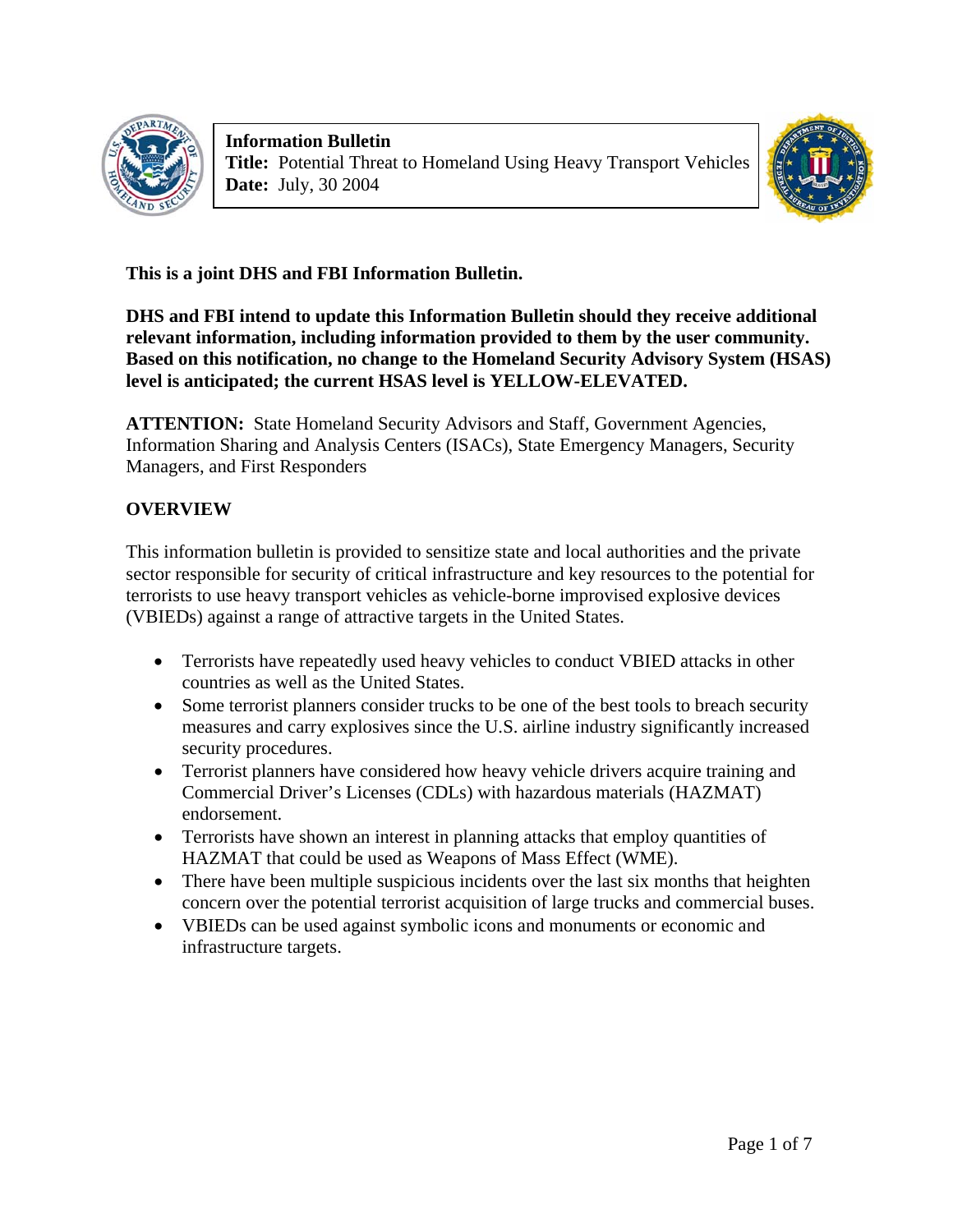**The chart below provides our current threat assessment of terrorist groups' intent and capability in using this tactic both in the Homeland and overseas.** 

| Capability | No evidence and<br>even feasibility<br>unconfirmed                                     | No evidence of<br>operational<br>capability but<br>feasibility confirmed   | Some evidence<br>that operational<br>capability exists;<br>not confirmed | Operational<br>capability<br>confirmed by<br>credible evidence                                                | <b>Similar</b><br>exploit has<br>been used                                   |
|------------|----------------------------------------------------------------------------------------|----------------------------------------------------------------------------|--------------------------------------------------------------------------|---------------------------------------------------------------------------------------------------------------|------------------------------------------------------------------------------|
| Intent     | Tactic has not<br>been used before<br>and is not known<br>to be under<br>consideration | Tactic has not been<br>used before but it<br>may be under<br>consideration | Tactic has not been<br>used before but is<br>under<br>consideration      | Tactic has been<br>used before and it<br>is credible that it<br>is now being<br>considered for<br>further use | Tactic has<br>been used in<br>the past and a<br>similar attack<br>is planned |

### **Terrorist Capability/Intent Level in the Homeland Heavy Transport Vehicles**

### **Terrorist Capability/Intent Level outside the United States Heavy Transport Vehicles**

| Capability | No evidence<br>and even<br>feasibility<br>unconfirmed                                     | No evidence of<br>operational capability<br>but feasibility confirmed   | Some evidence<br>that operational<br>capability exists;<br>not confirmed | Operational<br>capability<br>confirmed by<br>credible evidence                                                | <b>Similar</b><br>exploit has<br>been used                                             |
|------------|-------------------------------------------------------------------------------------------|-------------------------------------------------------------------------|--------------------------------------------------------------------------|---------------------------------------------------------------------------------------------------------------|----------------------------------------------------------------------------------------|
| Intent     | Tactic has not<br>been used<br>before and is<br>not known to<br>be under<br>consideration | Tactic has not been<br>used before but it may<br>be under consideration | Tactic has not been<br>used before but is<br>under<br>consideration      | Tactic has been<br>used before and it<br>is credible that it is<br>now being<br>considered for<br>further use | <b>Tactic has</b><br>been used in<br>the past and<br>a similar<br>attack is<br>planned |

## **DETAILS**

#### **Terrorists have repeatedly used heavy vehicles to conduct VBIED attacks in other countries as well as the United States.**

As far back as 18 April 1983, a 3/4-ton pickup VBIED driven by a suicide bomber penetrated the U.S. Embassy in Beirut, killing 89 and injuring 120. The device used an estimated 2,000 pounds (907 kg) of explosives. Investigators also found high-pressure gas cylinder fragments associated with the explosives package used in this attack.

Six months later in Beirut, on 23 October 1983, the U.S. Marine Corps Battalion Landing Team (BLT) headquarters was destroyed and the French military post was severely damaged by two nearly simultaneous VBIEDs driven by suicide bombers. In the U.S. incident, a Mercedes Benz truck penetrated a barbed wire and concertina barricade, entered the front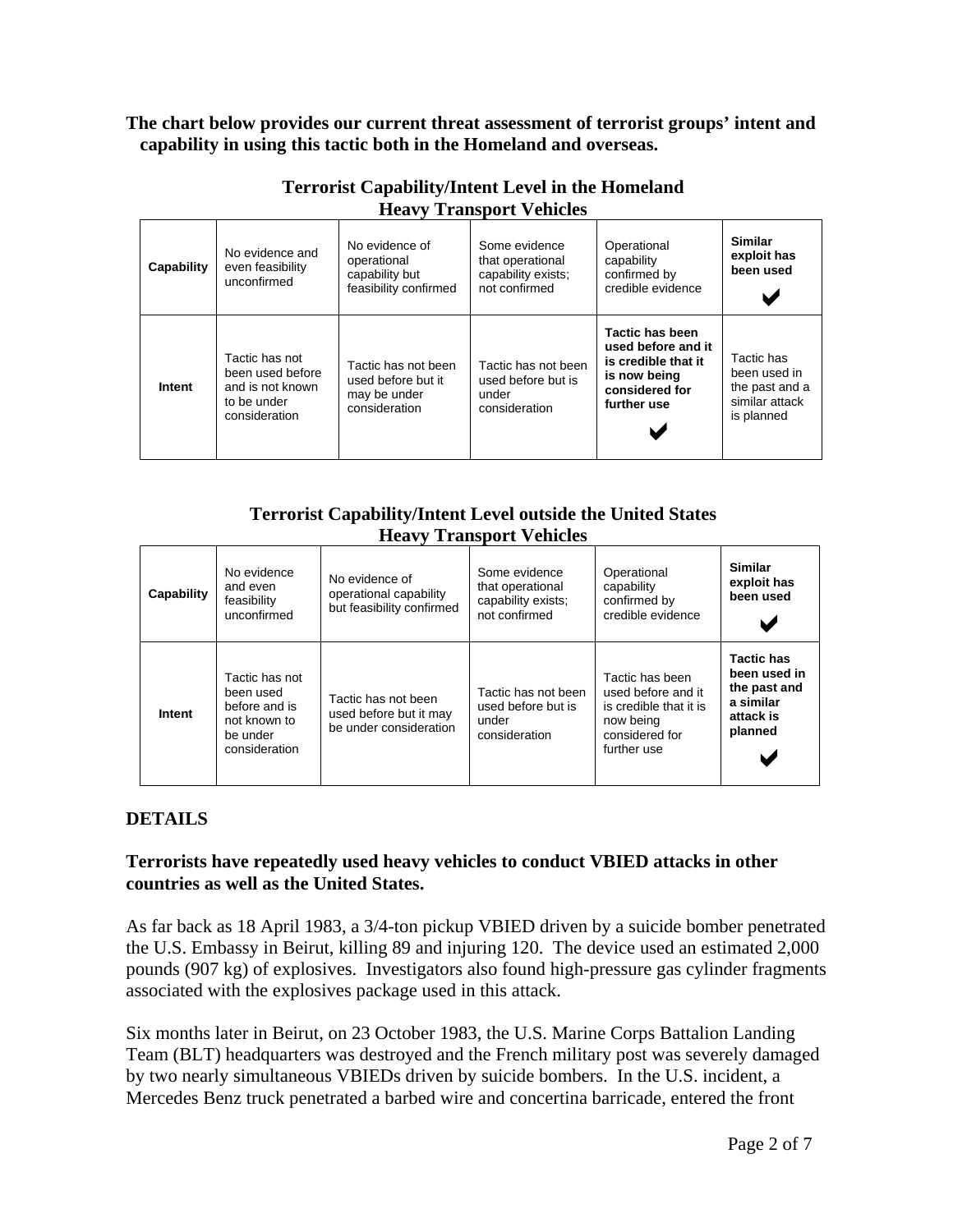lobby of the BLT headquarters, and detonated an estimated 12,000 pounds (5,443 kg) of high explosives (HE). Forensic evidence indicated a substantial effort to increase the explosive force with flammable gas. However, while gas cylinders were used, there is no indication that any significant enhancement to the blast was achieved by using the cylinders. U.S. and French military personnel losses totaled 297 dead and 84 wounded in these attacks.

The 1993 World Trace Center (WTC) attack by Muslim extremists and the 1995 bombing of the Murrah Federal Building by Timothy McVeigh were carried out with rented vehicles. The VBIED for the WTC attack, estimated at 1,200 pounds (544 kg) of explosives, was assembled and transported in a late-model Ford F-350 Econoline van rented from Ryder Truck Rental. The Oklahoma City bomb was comprised of approximately 4,000 lbs of nitrate mixed with fuel and carried in a standard moving truck. Some VBIEDs used in overseas attacks in recent years have carried large explosive charges that weighed in excess of 2,000 pounds suggesting that continued use of large vans, sport utility vehicles, or trucks for this purpose is likely.

In 1996, terrorists planned and executed a successful attack in Saudi Arabia using a water truck carrying a bomb that exploded outside the U.S. military's Khobar Towers housing facility in Dhahran. Nineteen U.S. airmen were killed and 515 others were injured, including 260 U.S. military servicemen.

In May 2003, terrorists attacked three compounds in Riyadh occupied by western guest workers using a combination of automobiles, trucks laden with explosives and accompanied by assault personnel.

The recently disrupted plot in the United Kingdom, where over 1000 lbs of ammonium nitrate explosives were recovered, also points to terrorist intended use of large quantities of explosives that could most effectively be employed with larger vehicles. The disrupted Jordanian VBIED attack in early April 2004 also involved several tons of commercial fertilizer that have been demonstrated to be a viable explosive. Two heavy trucks were used to carry the fabricated bombs.

DHS Information Bulletin dated April 30, 2004 and titled "Situational Awareness Regarding Vehicle-Borne Improvised Explosive Devices Tactics" outlined potential VBIED indicators that would cause a prudent observer to take further action in contacting local law enforcement. Although there is currently not specific information to discern the exact location or timing of a planned attack, indicators are such that increased diligence is warranted within the commercial trucking transportation sector and around Canadian and Mexican border crossings. Extra vigilance is also warranted at transportation node connections with other modes at seaports and rail yards. Sector authorities and operators should also be sensitive to irregular activity or circumstances out of the norm for a particular situation especially in connection with large public gatherings or significant public or private facilities with high economic or symbolic value. Examples include unusual activity around highway tunnels, bridges, or nontransportation high value buildings or facilities without substantial protective defenses in place.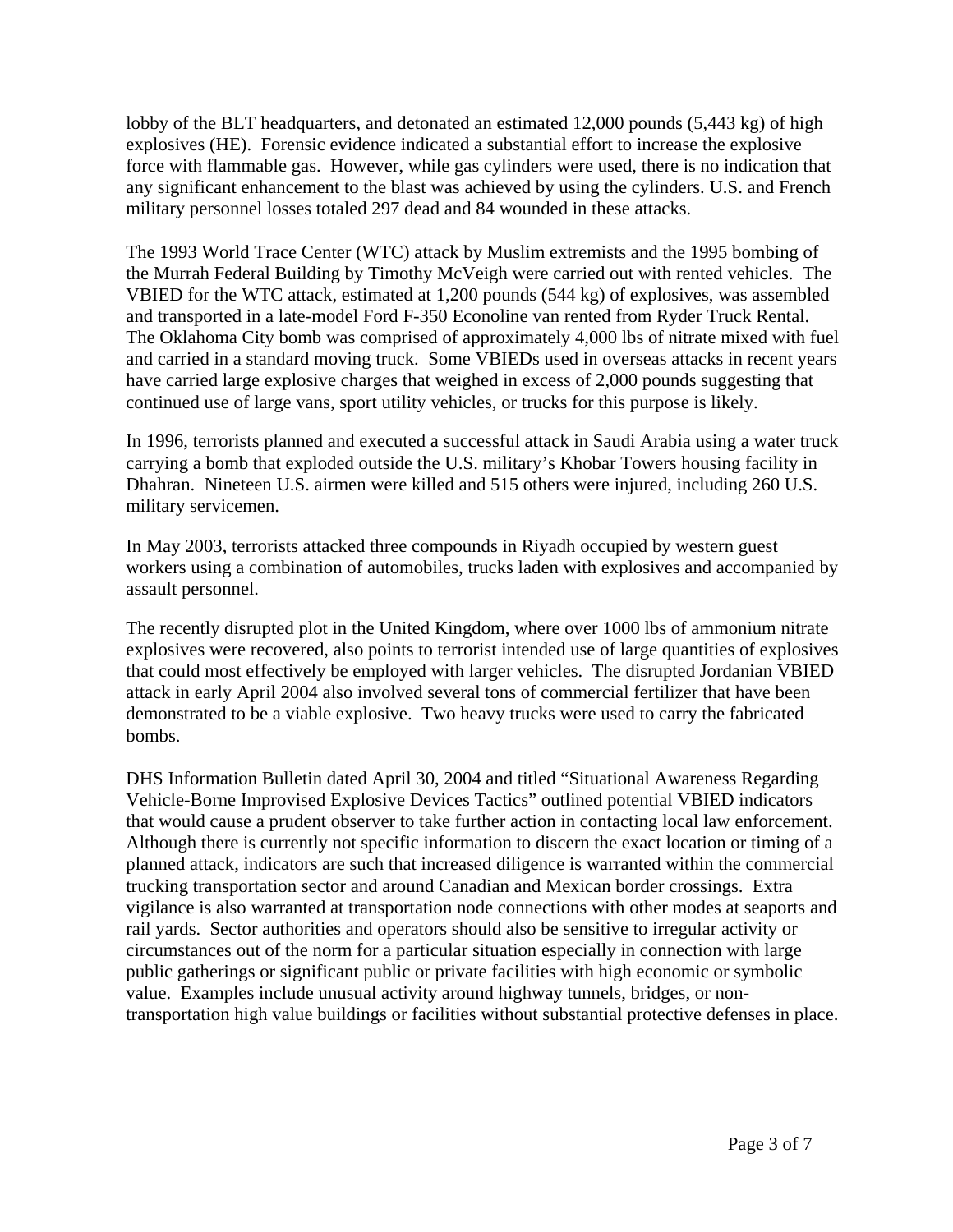### **Some terrorist planners appear to consider trucks to be one of the best tools to breach security measures and carry explosives since the airline industry significantly increased security procedures.**

Intelligence community reporting reveals that terrorist planners consider trucks to be one of the best tools to breach security measures and carry explosives. Reports further revealed that planning should include acquiring the necessary vehicles through legitimate means to avoid exposure of the planned operation to security officials.

### **Terrorist planners have considered how heavy vehicle drivers acquire training and Commercial Driver's Licenses (CDLs) with hazardous materials (HAZMAT) endorsement.**

Recent intelligence shows that terrorist planners understand the preparations necessary for requiring the drivers of certain vehicle types to possess a CDL. Reports further reveal that the decision to acquire appropriate licenses was influenced by how stringent the laws required for the legal operation and the likelihood of detection without the proper credentials. Reporting indicates that terrorists recognize the need to train driver operatives to avoid unnecessary risk of exposure for the operation.

Terrorist cadre might include non-Middle Eastern members who possess a valid CDL and certification to haul HAZMAT. For example, the press reported that in summer of 2003, Iyman Faris, aka Mohammad Rauf, a truck driver and naturalized U.S. citizen born in Kashmir, was involved in an al-Qaida plot that included possibly targeting the Brooklyn Bridge, rail, and commercial aircraft – the latter by driving a truck loaded with explosives beneath a commercial airliner as it sat on the tarmac.<sup>[1](#page-3-0)</sup> CDL certified drivers possessing valid HAZMAT hauling credentials could also facilitate movement of explosives or weapons of mass effect (WME) across U.S. international borders with Canada and Mexico without attracting undue attention.

### **Terrorists have shown an interest in planning attacks that employ quantities of hazardous materials that could be used as Weapons of Mass Effect (WME).**

There has also been reporting that terrorists have shown an interest in planning attacks that employ quantities of HAZMAT that could be used as WME. Attacks in the United States that involve chemicals/HAZMAT could take the form of the theft of a tanker truck of gasoline or some other volatile/toxic chemical (e.g., phosgene or chlorine) that would be detonated on the target.

### **There have been multiple suspicious incidents over the last six months that heighten concern over the potential terrorist acquisition of large trucks and commercial buses.**

There have been several recent reports by the FBI of missing commercial buses and the reported theft of two propane tanker trucks in Texas. None of these incidents has been linked to terrorism, but all point to the relative ease of acquiring vehicles through illegal means.

1

<span id="page-3-0"></span><sup>&</sup>lt;sup>1</sup> "Al-Qaida in America: The Enemy Within," MSNBC.com, 23 June 2003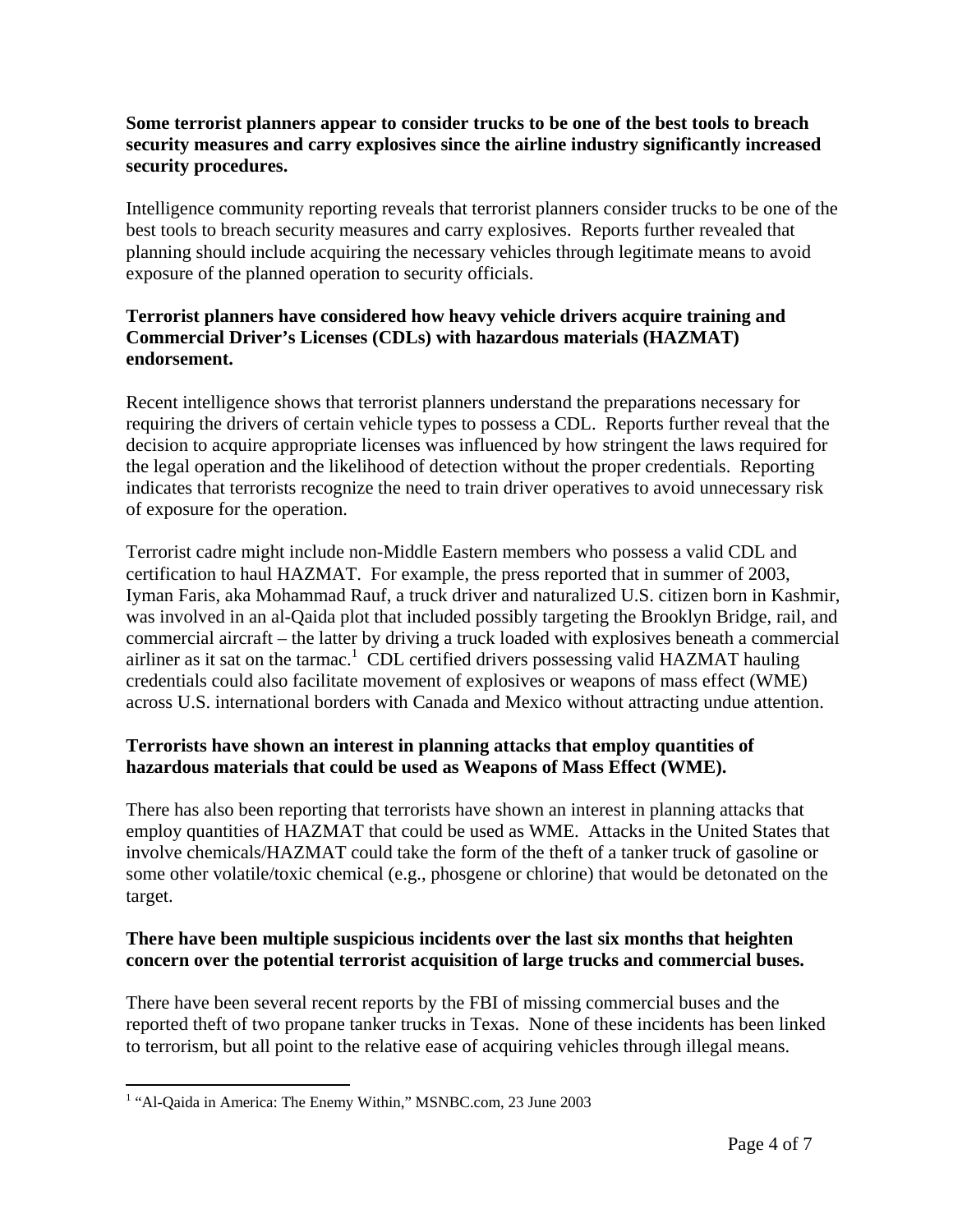As an example, in early May 2004 there was a suspicious attempt to purchase a tractor trailer in Arkansas for approximately \$20,000 by an individual who did not know how to operate the vehicle but did possess a temporary paper California commercial driver's license. After his offer of purchase was refused by the dealership, the same individual attempted a similar purchase later the same day at another truck sales outlet, but departed the facility without making the purchase after receiving a cell phone call.

#### **VBIEDs can be used against symbolic icons and monuments or economic and infrastructure targets.**

Recent information suggests that al-Qaida remains interested in attacking military targets and centers of U.S. economic power. However, there are no specifics on the timing and which targets among them would receive al-Qaida priority. The Intelligence Community (IC) suggests that the large body of intelligence reporting since 9/11 on al-Qaida's plans for attacks in the United States include an exceptionally large array of targets, sectors, locations, techniques, tactics, and capabilities. The IC is particularly concerned about the potential for mass casualty and disruptive bombings against commercial and government buildings as well as transportation infrastructure such as bridges, tunnels, and subways. Targeting subways has been a strong threat theme since long before the Madrid bombings. However, simultaneous attacks against less obvious targets probably would be perceived by al-Qaida planners as more achievable and nearly as disruptive, therefore we remain concerned that high-profile events and activities that attract large crowds may be targeted for a mass-casualty attack.

The press reports of the Iyman Faris connection of a commercial truck targeting the Brooklyn Bridge, rail facilities, and commercial aircraft should be viewed in the context of other reporting where terrorist organizations are still trying to inflict mass causalities such as was done in the Madrid railroad bombings using conventional explosives.

### **SUGGESTED PROTECTIVE MEASURES**

Terrorists continue to select soft targets for attack -- particularly those that will yield a high casualty count. Some examples, though not all inclusive, are: residences, recreational and shopping venues, and business buildings and complexes. All available antiterrorism measures should be rigorously reexamined, to include physical security perimeters and set back distances between security fences, key buildings, and barricades.

### **General Awareness Procedures**

• Review current contingency plans and, if not already in place, develop and implement procedures for: receiving and acting on threat information, alert notification; terrorist incident response; evacuation; bomb threat; hostage and barricade; chemical, biological, radiological and nuclear (CBRN); incident management procedures, accountability; and media.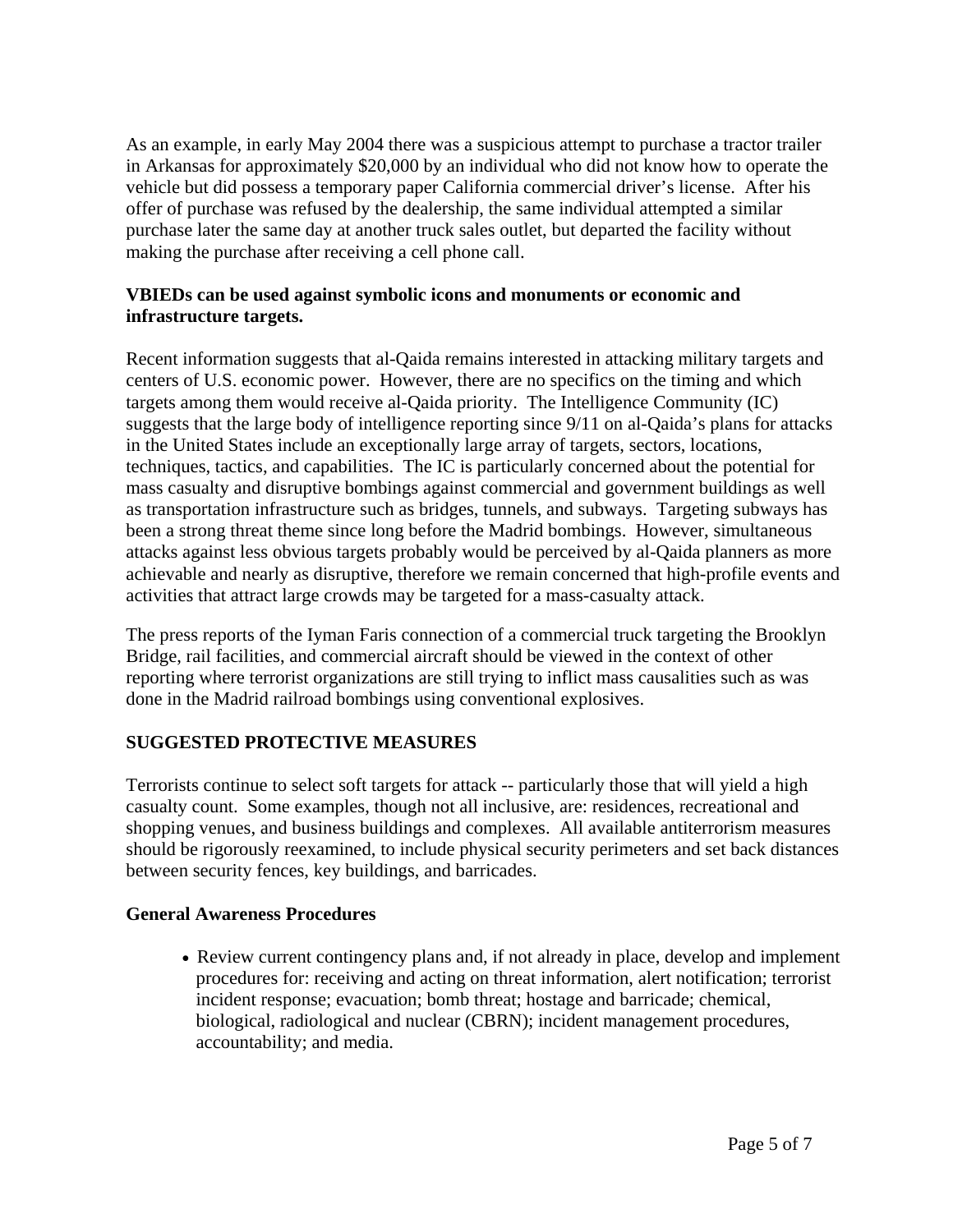- After implementing plans and procedures, conduct internal training exercises and invite local emergency responders (fire, rescue, medical and bomb squads) to participate in joint exercises.
- Coordinate and establish partnerships with local authorities and other business/facility owners to develop intelligence and information sharing relationships.

### **Security Personnel Procedures**

- Arrange for law enforcement vehicles to be parked randomly near entrances and exits.
- Increase the number of visible security personnel wherever possible.
- Institute/increase vehicle, foot and roving security patrols varying in size, timing and routes.
- Implement random security guard shift changes.
- Approach all illegally parked vehicles in and around facilities, question drivers and direct them to move immediately; if the owner cannot be identified, have the vehicle towed by law enforcement.
- Institute a robust vehicle inspection program to include checking under the undercarriage of vehicles, under the hood, and in the trunk. Provide vehicle inspection training to security personnel.

#### **Physical Security Procedures**

- In addition to Jersey barriers and manned checkpoints, ensure appropriate use of ditching and berms to prevent vehicles from driving through perimeter fencing.
- Limit the number of access points and strictly enforce access control procedures.
- Rearrange exterior vehicle barriers, traffic cones, and road blocks to alter traffic patterns near facilities and cover by alert security forces.
- Consider installing telephone caller I.D.; record phone calls, if necessary.
- Increase perimeter lighting.
- Deploy visible security cameras and motion sensors.
- Deploy explosive detection devices and explosive detection canine teams.
- Conduct vulnerability studies focusing on physical security, structural engineering, infrastructure engineering, power, water, and air infiltration, if feasible.
- Install special locking devices on manhole covers in and around facilities.
- Where practical, prevent vehicular traffic from having a straight approach to the security checkpoint. This measure will preclude vehicles from reaching high rates of speed and crashing through the checkpoint.